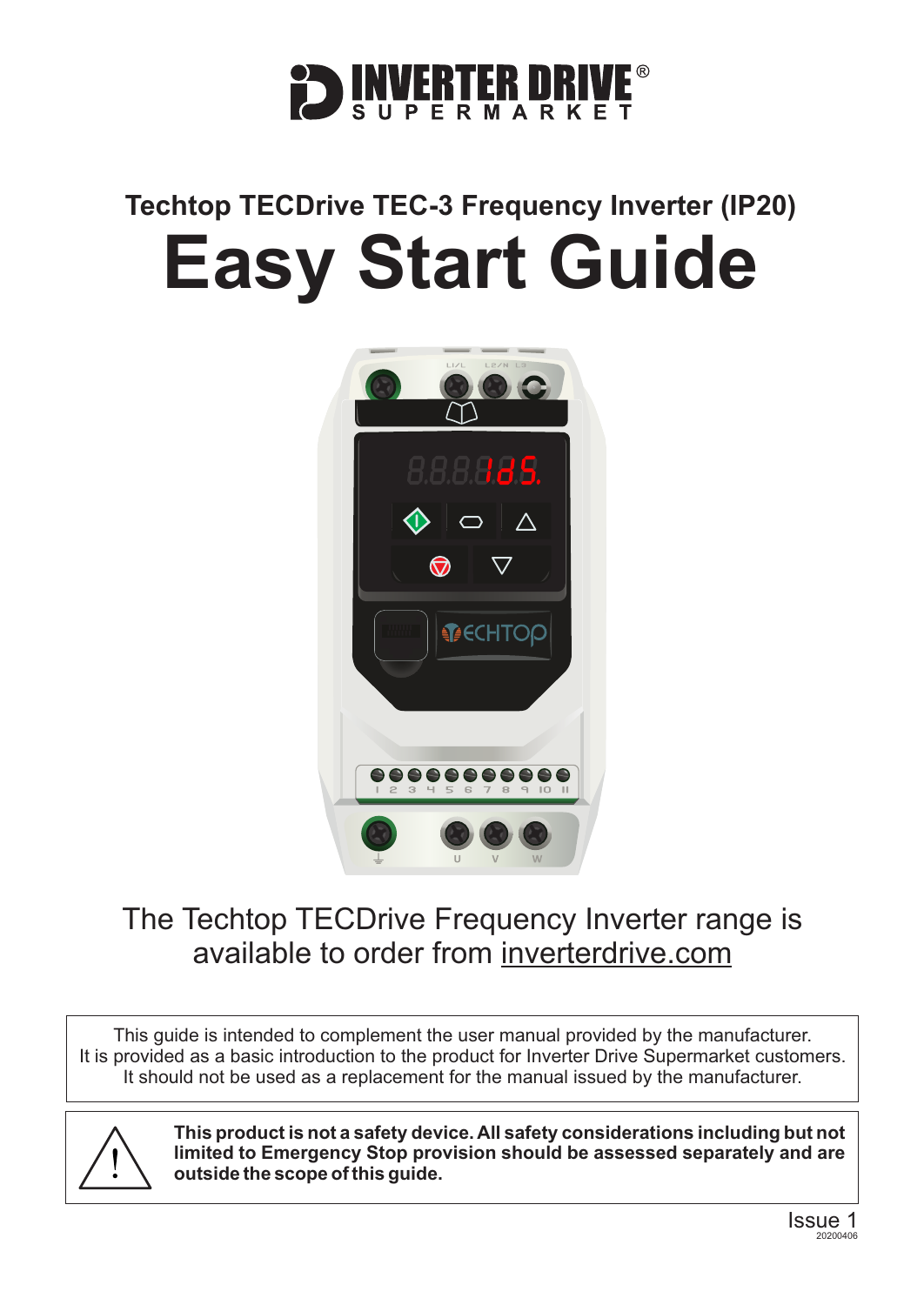

### **Contents**

| Page 1  | Contents                                                                               |  |
|---------|----------------------------------------------------------------------------------------|--|
| Page 2  | Power and Motor Connections (Single Phase)                                             |  |
| Page 3  | Power and Motor Connections (Three Phase)                                              |  |
| Page 4  | <b>Motor Connections - Star and Delta</b>                                              |  |
| Page 5  | <b>Parameters - Overview</b>                                                           |  |
|         | Parameters to set before use                                                           |  |
| Page 6  | How to set a Parameter value                                                           |  |
| Page 7  | How to Operate the Inverter from the keypad                                            |  |
| Page 8  | How to enable/disable Sensorless Vector mode                                           |  |
| Page 9  | How to connect and configure a Potentiometer<br>for remote speed control               |  |
| Page 10 | How to connect and configure a Run Forward or<br><b>Run Reverse switch</b>             |  |
| Page 11 | How to connect and configure a Run/Stop switch<br>with Forward/Reverse selection       |  |
| Page 12 | How to configure "3-Wire" control with Run<br>Forward Run Reverse and Stop pushbuttons |  |
| Page 13 | Brake Resistor Connection (size 2 and above)                                           |  |
| Page 14 | How to Reset the Inverter to Factory Defaults                                          |  |
|         |                                                                                        |  |

This guide has been produced by The Inverter Drive Supermarket Ltd.<br>All content, including but not limited to graphics, text and procedures copyright © The Inverter<br>Drive Supermarket and must not be reproduced or altered w All content, including but not limited to graphics, text and procedures copyright © The Inverter Drive Supermarket and must not be reproduced or altered without prior written permission. **©**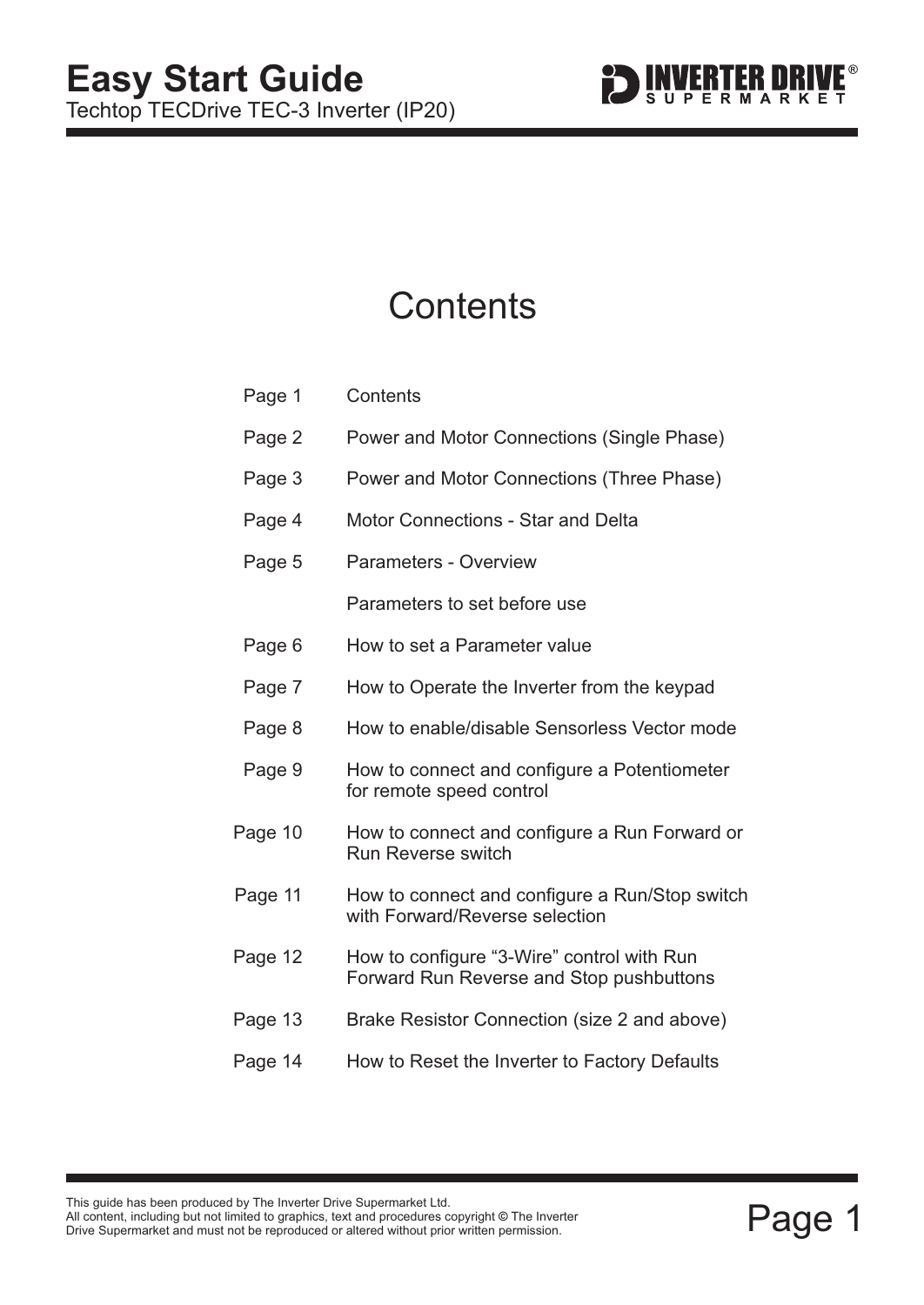# <span id="page-2-0"></span>1. Power and Motor Connections (Single Phase)





ERTER DRIV

**Before commencing, confirm that the Inverter and all cables are completely isolated from the power supply, have been isolated for at least 5 minutes and that the motor is not turning.**

#### **Notes:**

The illustration on the left is based on frame size 1 (ratings to 1.5kW). The terminal layout for frames 2-3 is similar.

Filtered models are supplied with the internal EMC filter enabled. This can be disabled by removing the screw on the side of the unit marked "EMC" (not usually necessary).

The order of the three motor phases determines the initial direction the motor turns. This can be reversed by physically swapping any two phases, or by changing the Inverter parameters.

Use screened cable between the Inverter and Motor. To minimise electromagnetic interference, ensure the cable screen is grounded.

The supply must match the Inverter specification.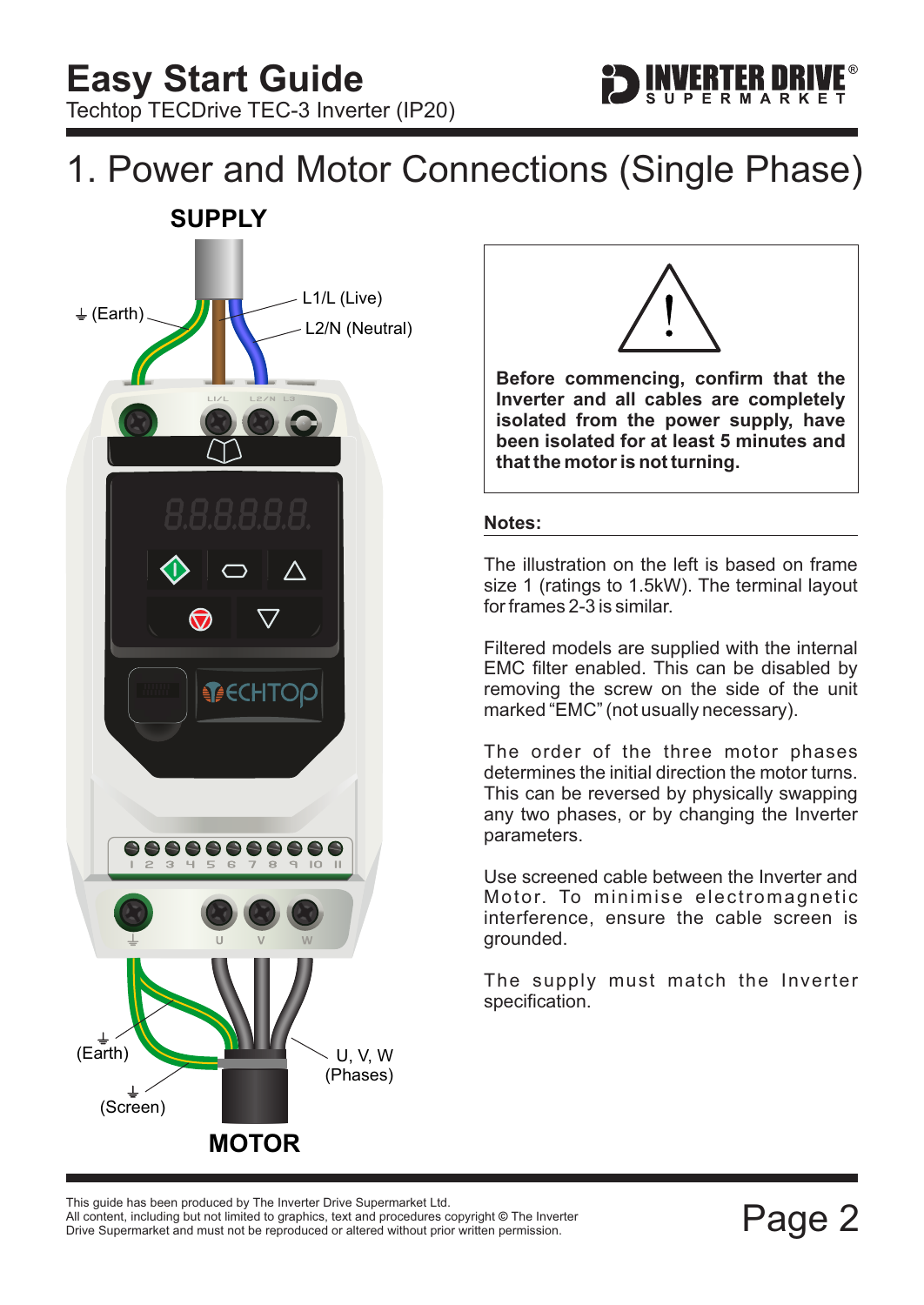<span id="page-3-0"></span>





ERTER DRIV

**Before commencing, confirm that the Inverter and all cables are completely isolated from the power supply, have been isolated for at least 5 minutes and that the motor is not turning.**

#### **Notes:**

The illustration on the left is based on frame size 1 (ratings to 1.5kW). The terminal layout for frames 2-4 is similar.

The order of the three supply phases is not important.

The order of the three motor phases determines the initial direction the motor turns. This can be reversed by physically swapping any two motor phases. Or by changing the Inverter parameters.

Use screened or armoured cable between the Inverter and Motor. To minimise electromagnetic interference, ensure the cable screen is grounded.

The supply must match the Inverter specification.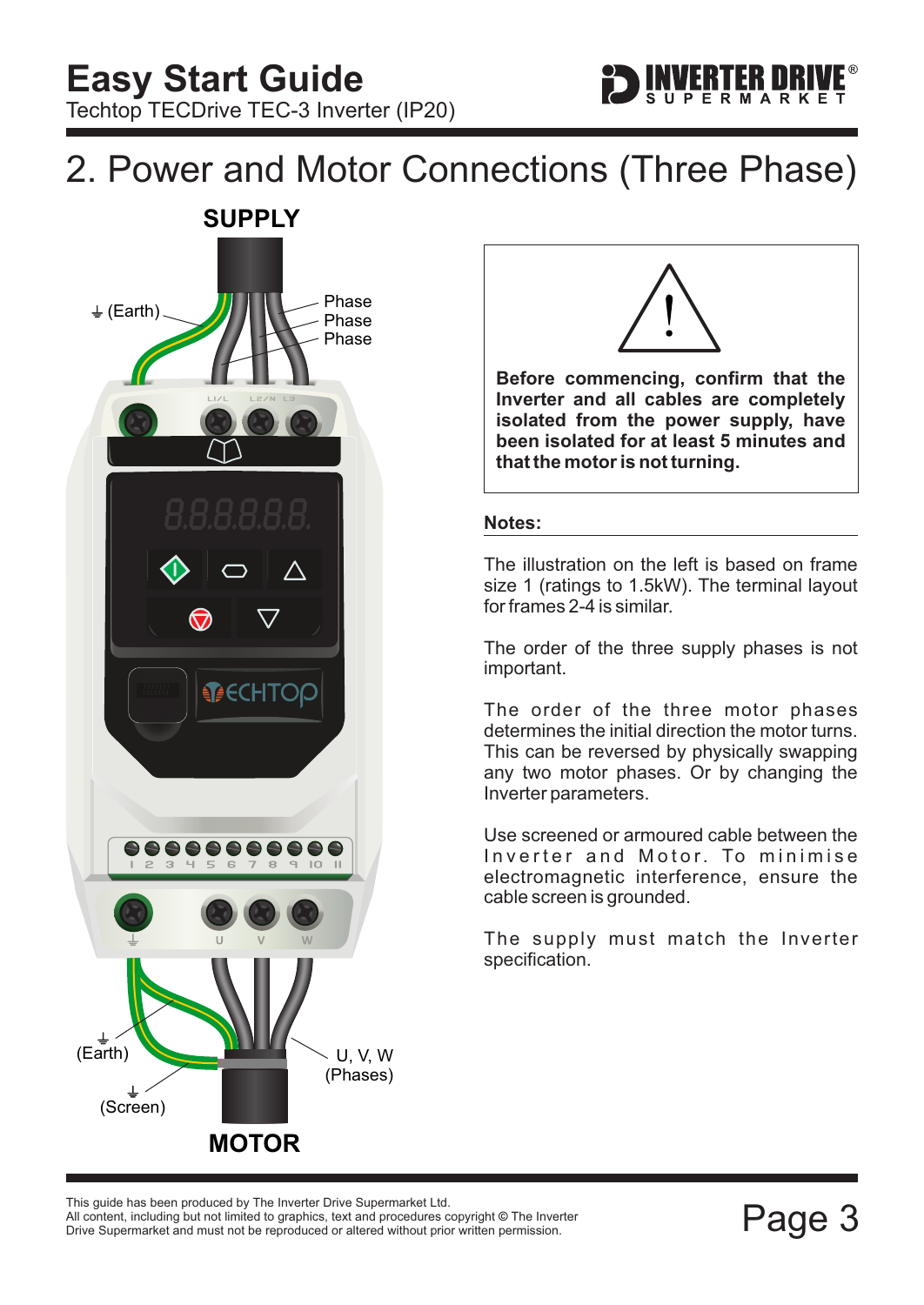

### <span id="page-4-0"></span>3. Motor Connections - Star and Delta

Dual voltage induction motors typically include terminal boxes with six points. The points can be connected together with links in one of two ways to suit one of the two rated voltages.

The two ways of connecting the links are shown below. These are known as "Star" (the higher voltage) or "Delta" (the lower voltage).



#### **The selection of Star or Delta is not optional and must match the supply voltage.**

Dual voltage motor nameplates include symbols to represent voltage and full load current in each configuration.

Delta is represented by a triangle and star by a Y (Wye).

### **3.1 Motor connected in STAR (or Wye):**

For safety purposes, Star (shown opposite) is the default configuration for small motors (usually to 3kW) and is sometimes known as "two at one side".

Only two links are required for Star. Double-up the links if changing from Delta to allow the motor to be changed back in future.

The order of the three phases determines the direction the motor turns.

*Note that the manufacturer recommends that the cable screen is earthed at both ends.*

### **3.2 Motor connected in DELTA:**

The link configuration is shown in the illustration opposite and is sometimes referred to as "three-a-breast".

The order of the three phases determines the direction the motor turns.

*Note that the manufacturer recommends that the cable screen is earthed at both ends.*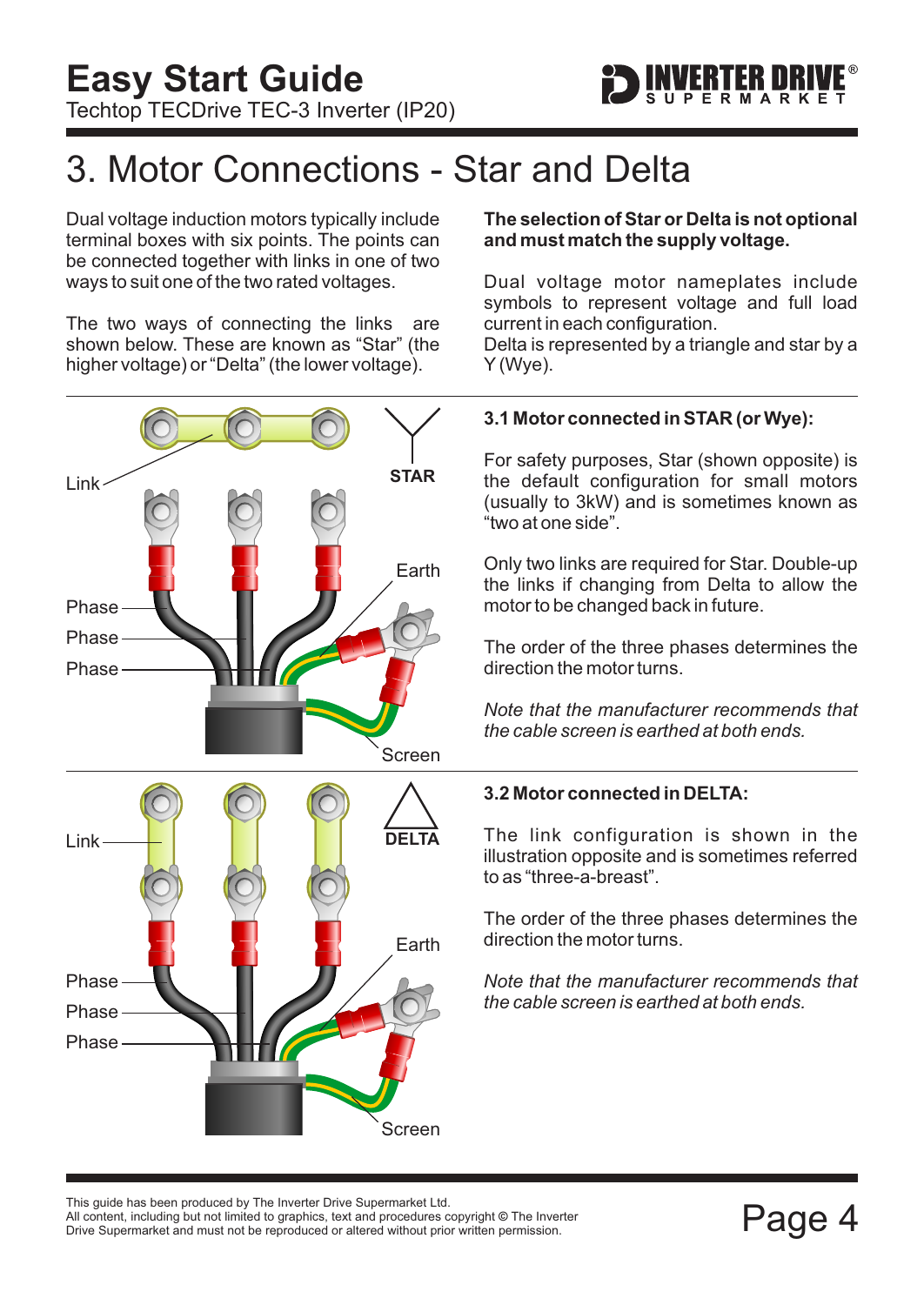### <span id="page-5-0"></span>4. Parameters - overview

The Inverter contains a number of settings which can be changed to tailor it for use in a wide range of applications. These settings are known as parameters.

Parameters are typically referred to by code or number (eg. P-08 = Motor Rated Current) with a description available in the manual.

The parameters contain critical information essential to the correct operation of the Inverter. Therefore, they should at least be checked by the user before the Inverter is operated for the first time.

The parameters listed in section 5 are intended to provide a starting point to allow for basic operation of the TECDrive Inverter.

### 5. Parameters to set before use

Set the following parameters to allow the TECDrive to control a motor with Run, Stop and Speed Control from the keypad.

If any of the parameters have been changed previously, follow the procedure in [section 14](#page-14-0) to reset the Inverter to Factory Defaults.

### **See [section 6](#page-6-0) to learn how to set a parameter value.**

| <b>Parameter</b> | <b>Description</b>                                             | How to set                                                                                                                                                            |  |
|------------------|----------------------------------------------------------------|-----------------------------------------------------------------------------------------------------------------------------------------------------------------------|--|
| $P-01$           | Maximum Frequency (Hz)                                         | Maximum frequency for the Inverter. Default is 50 which suits many applications.                                                                                      |  |
| $P-02$           | Minimum Frequency (Hz)                                         | Minimum frequency for the Inverter. Default is 0; 3 suits many applications.                                                                                          |  |
| $P-03$           | First Acceleration Time (s)                                    | Default is 5 seconds; increase or decrease if faster or slower acceleration is required.                                                                              |  |
| $P-04$           | First Deceleration Time (s)                                    | Default is 5 seconds; increase or decrease if faster or slower deceleration is required.                                                                              |  |
| $P-05$           | Stopping Mode                                                  | Default is 0, ramped stop. Change to 1 for coast stop; this may suit some fan loads.                                                                                  |  |
| $P-07$           | Motor Rated Voltage (V)                                        | Rated Voltage of the motor. Set to match the motor nameplate eg 230 V                                                                                                 |  |
| $P-08$           | Motor Rated Current (A)                                        | Rated current of the motor. Set to match the motor nameplate eq 2.4 A                                                                                                 |  |
| $P-09$           | Motor Rated Frequency (Hz)                                     | Rated frequency of the motor. Default is 50 Hz; change to suit the motor.                                                                                             |  |
| $P-10$           | Motor Rated Speed (rpm)                                        | Rated rpm of the motor. Set to match the motor nameplate eg 1460 rpm (min-1) <sup>*1</sup>                                                                            |  |
| $P-11$           | Low Frequency Torque Boost (%)                                 | Default is rating dependent.                                                                                                                                          |  |
|                  |                                                                | Can be changed to improve low speed torque performance if required.                                                                                                   |  |
| $P-12$           | <b>Primary Command Source</b>                                  | Default is 0 for terminal control. For keypad or PID control selection is required.                                                                                   |  |
| $P-13$           | <b>Operating Application Type</b>                              | Default is $\mathbf 0$ (constant torque); can be set to 1 for centrifugal pump or 2 for fan applications.                                                             |  |
| $P-14$           | <b>Extended Menu Access Code</b>                               | Default is 0. Set to 101 to gain access to "extended" parameters (P-15 to P-50).<br>Set to 201 to gain access to "extended" and "advanced" parameters (P-15 to P-60). |  |
| $P-15$           | Digital Input Function Selection<br>(Extended Access Required) | Default is 0; will suit most applications. 17 different Macros available.<br>Defaults given in this guide are based on $P-15 = 0$ (default).                          |  |
| $P-17$           | <b>Switching Frequency</b><br>(Extended Access Required)       | Default is <b>8kHz</b> . Only change if required; default will suit most applications.                                                                                |  |

### **5.1 Parameters to check and values to set**

*\* <sup>1</sup> Changing P-10 from 0 changes all speed-related parameter values to rpm. If P-10 is not changed from 0 speedrelated parameter values are in Hz.*

*Note:* each TECDrive TEC-3 includes a pull-out reference card (marked  $\Box$ ). This contains details of parameters *P-01 to P-14 and the default control terminal configuration.*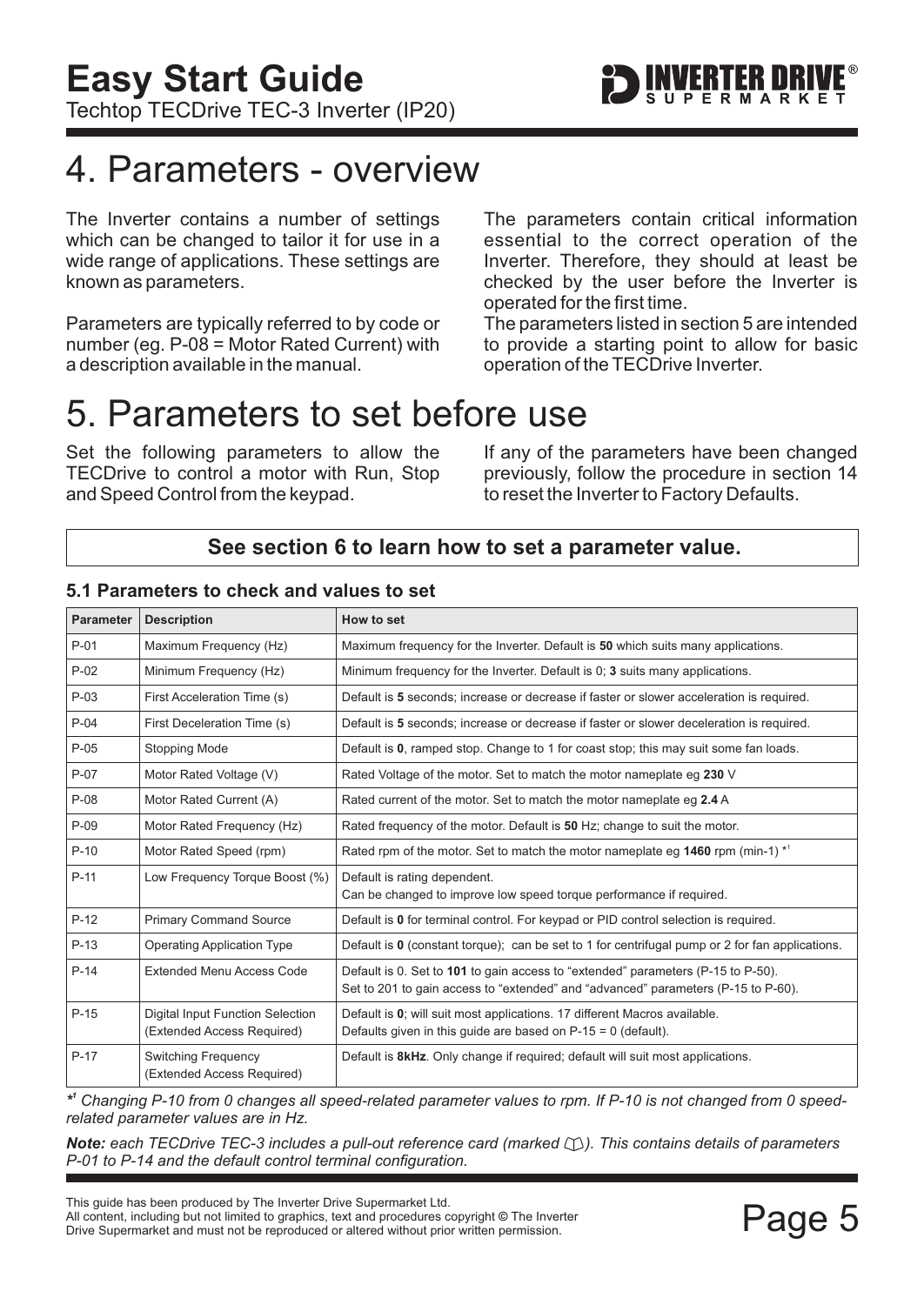

### <span id="page-6-0"></span>6. How to set a Parameter value









### 6.1 Press the navigation key  $\bigcirc$  to access parameters.

When powered up the TECDrive default display is "Stop".

To access the parameter list press and hold the navigation key  $\bigcirc$  for approx. 2 seconds.

P-01 or the last viewed parameter will be displayed with the last digit flashing.

### **6.2 Select the required parameter.**

Use the up and down arrow keys to select the required parameter. In this example, select P-08 (Motor Rated Current).

*Note: By default, parameters P-01 to P-14 will be visible. To enable "extended" parameters (P-15 to P-50) set P-14 to 101. For "advanced" parameters (P-15 to P-60) set P-14 to 201.*

#### **6.3 Change the parameter value and save.**

*Press the navigation key*  $\Rightarrow$  to show the parameter value.

*Use the up and down arrows keys to change the value as required.*

*Press the navigation key*  $\bigcirc$  to save the changes and *return to the parameter list.*

### **6.4 Return to the main operating display.**

Once all parameter changes are complete press and hold the navigation key  $\bigcirc$  for approx. 2 seconds to return to the main operating display.

*Note: The parameter list or value will automatically return to the main operating display after approx. 20 seconds of inactivity. Any unsaved changes will be lost.*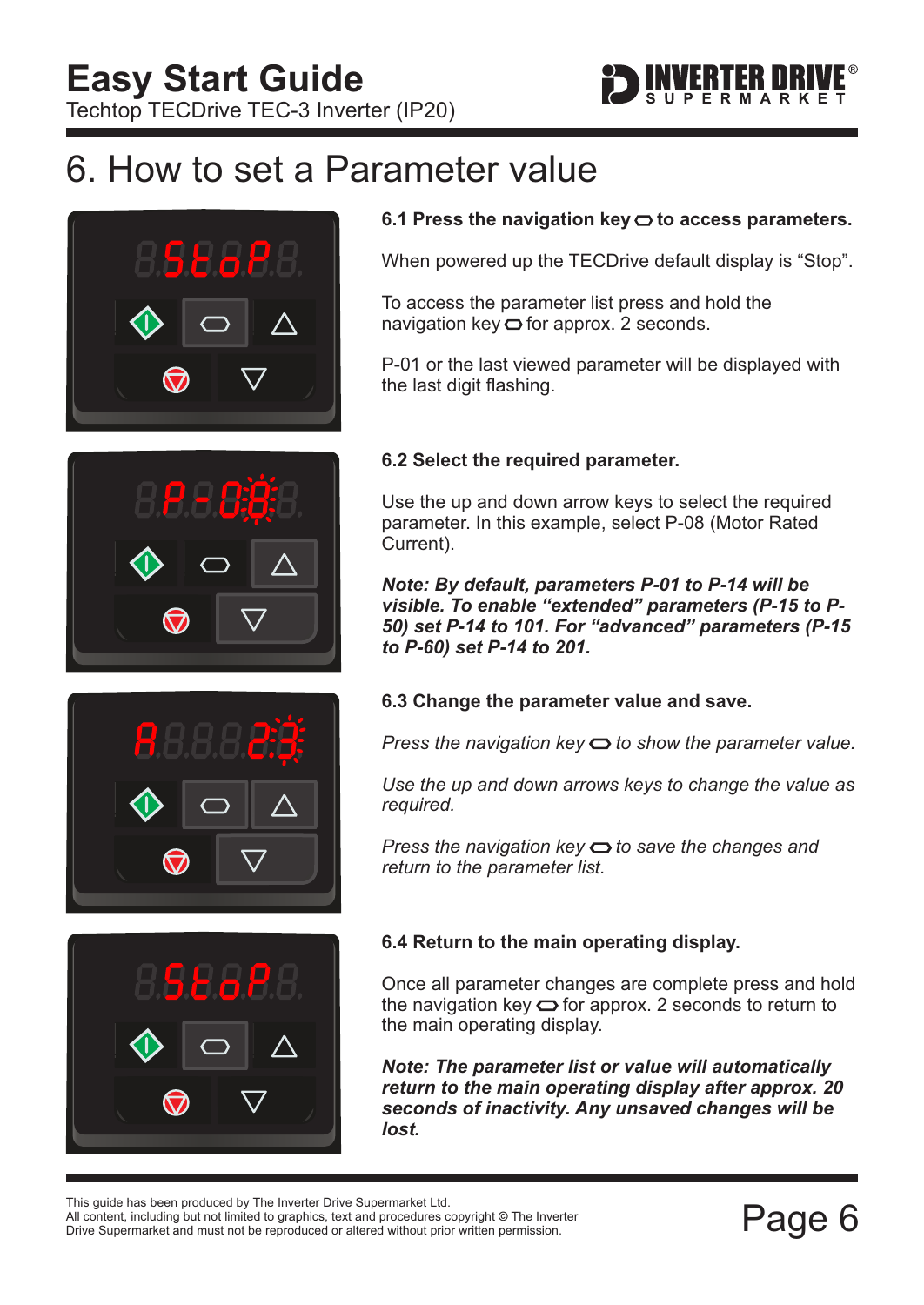## <span id="page-7-0"></span>7. How to operate the Inverter from the keypad





### **7.1 Select "local" control mode.**

As default, the TECDrive TEC-3 is set to operate from the integrated IO terminals. To operate from the keypad, the TECDrive needs to be set to "local" control.

To do this, change parameter P-12 from 0 to 1. Terminals 1 and 2 must also be linked to "enable" the Inverter (as shown, right).



FRITER DIRI

#### **7.2 Set the desired speed.**

Press the red stop key. The set point value in Hz will be displayed (the default value is 0.0).

Use the up and down keys to change the value as required. This value can set to any value between the minimum (P-02) and maximum (P-01) frequencies.



### **7.3 Press the green "RUN" key to start the motor.**

The green key will start the motor. The display will increase from 0.0 as the motor accelerates. The time taken for the motor to accelerate to the desired speed (in seconds) is proportional to parameter P-03. To change the speed whilst the motor is running, use the up and down keys.

*Note: When running, the navigation*  $\bigcirc$  *key can be used to cycle through status values such as current in Amps (A) and Power in kW (P).*



### **7.4 Press the red "Stop" key to stop the motor.**

The red key will stop the motor. The time taken (in seconds) to stop the motor is proportional to parameter P-04. Once the motor is stopped, the display will show "StoP".

*Note: Once the desired speed has been set the start and stop keys will run the motor to/from this value even if the drive is power-cycled.*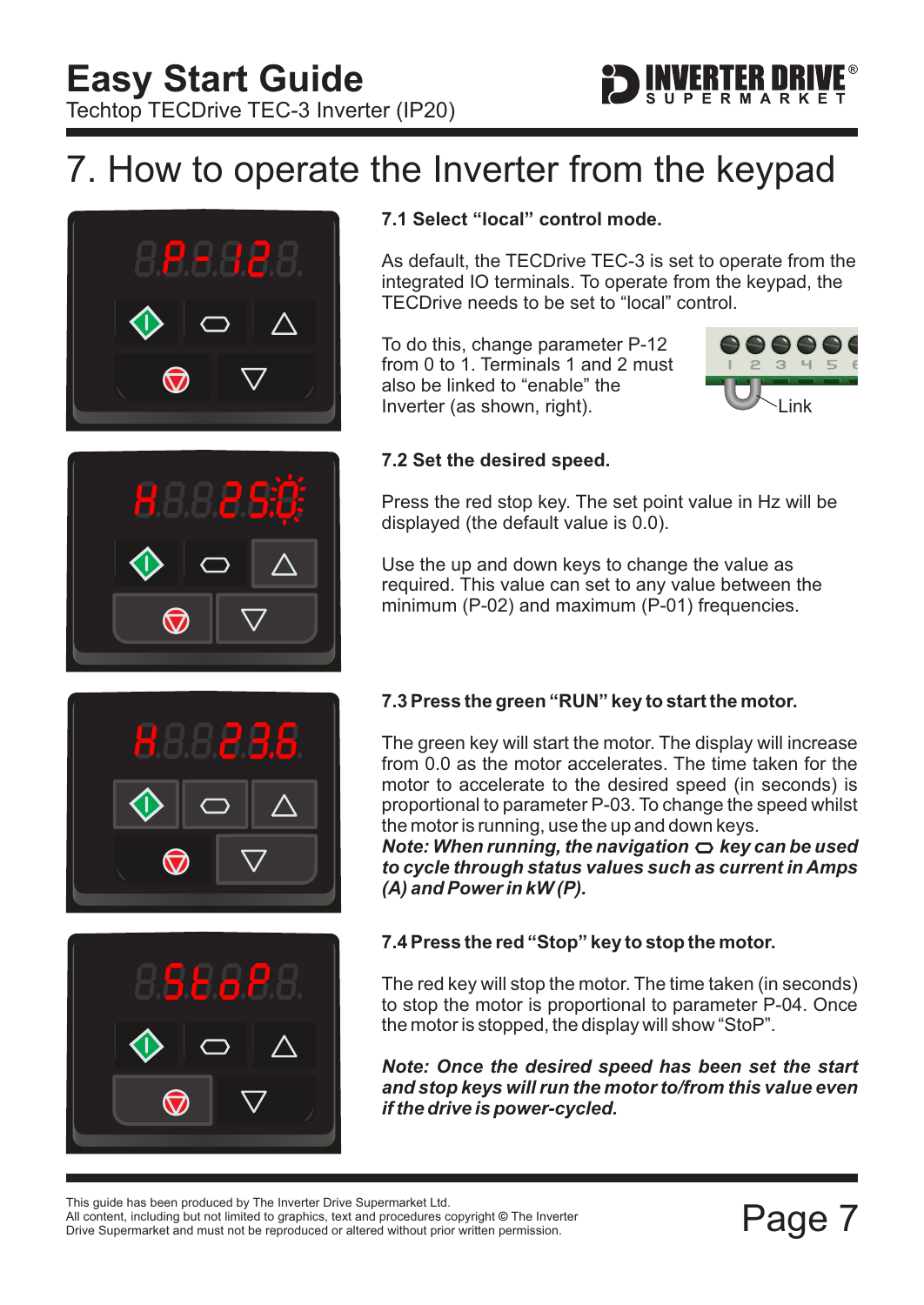

### <span id="page-8-0"></span>8. How to enable/disable Sensorless Vector mode

The standard motor control mode of the TECDrive TEC-3 is Sensorless Vector. By default, the TEC-3 uses the motor parameters for this mode. However, low-speed torque can be improved further by performing an "Autotune".

The Autotune process improves performance by building a model of the motor. This requires the Inverter to operate the motor for a few To fully enable Sensorless Vector control by performing anAutotune, first set the parameter values specified in 8.1 (below) and then complete the steps described in 8.2 and 8.3.

If Sensorless Vector control is not desired, change parameter P-51 from 0 to 1 to disable Sensorless Vector control and set the motor control mode to simple V/f.

| <b>Parameter</b> | <b>Description</b>         | How to set                                                                                                                                                           |  |
|------------------|----------------------------|----------------------------------------------------------------------------------------------------------------------------------------------------------------------|--|
| $P-14$           | Extended Menu Access Code  | Default is 0; set to 201 to gain access to "advanced" parameters (P-15 to P-60).                                                                                     |  |
| $P-07$           | Motor Rated Voltage (V)    | Rated Voltage of the motor. Set to match the motor nameplate eg 230 V                                                                                                |  |
| $P-08$           | Motor Rated Current (A)    | Rated current of the motor. Set to match the motor nameplate eq 2.4 A                                                                                                |  |
| $P-09$           | Motor Rated Frequency (Hz) | Rated frequency of the motor. Default is 50 Hz; change to suit the motor.                                                                                            |  |
| $P-10$           | Motor Rated Speed (rpm)    | Rated rpm of the motor. Set to match the motor nameplate eq 1460 rpm (min-1)                                                                                         |  |
| P-51             | Motor Control Mode         | Default is 0 for (Sensorless) Vector Control Mode. Default is required for this example.<br>To disable Sensorless Vector mode set to 1 to change to simple V/f mode. |  |

#### **8.1 Parameters to check prior to an Autotune.**



#### **8.2 Start Autotune.**

Once the parameters in 8.1 have been set, select parameter P-52 and press the navigate key to edit the value.

Use the up and down keys to change the value from 0 to 1 then press the navigate key  $\bigcirc$  again to start the Autotune.



### **8.3 The Autotune process.**

There is no visible indication that an Autotune is in progress but motor excitation noise will be heard for a few seconds whilst the required values are measured.

When complete, the value of P-52 will return to 0.

Press and hold the navigate key  $\bigcirc$  for approx. 2 seconds to return to the main operating display.

Filis guide rias been produced by The Inverter Drive Supermarket Etd.<br>All content, including but not limited to graphics, text and procedures copyright © The Inverter<br>Drive Supermarket and must not be reproduced or altered All content, including but not limited to graphics, text and procedures copyright © The Inverter This guide has been produced by The Inverter Drive Supermarket Ltd.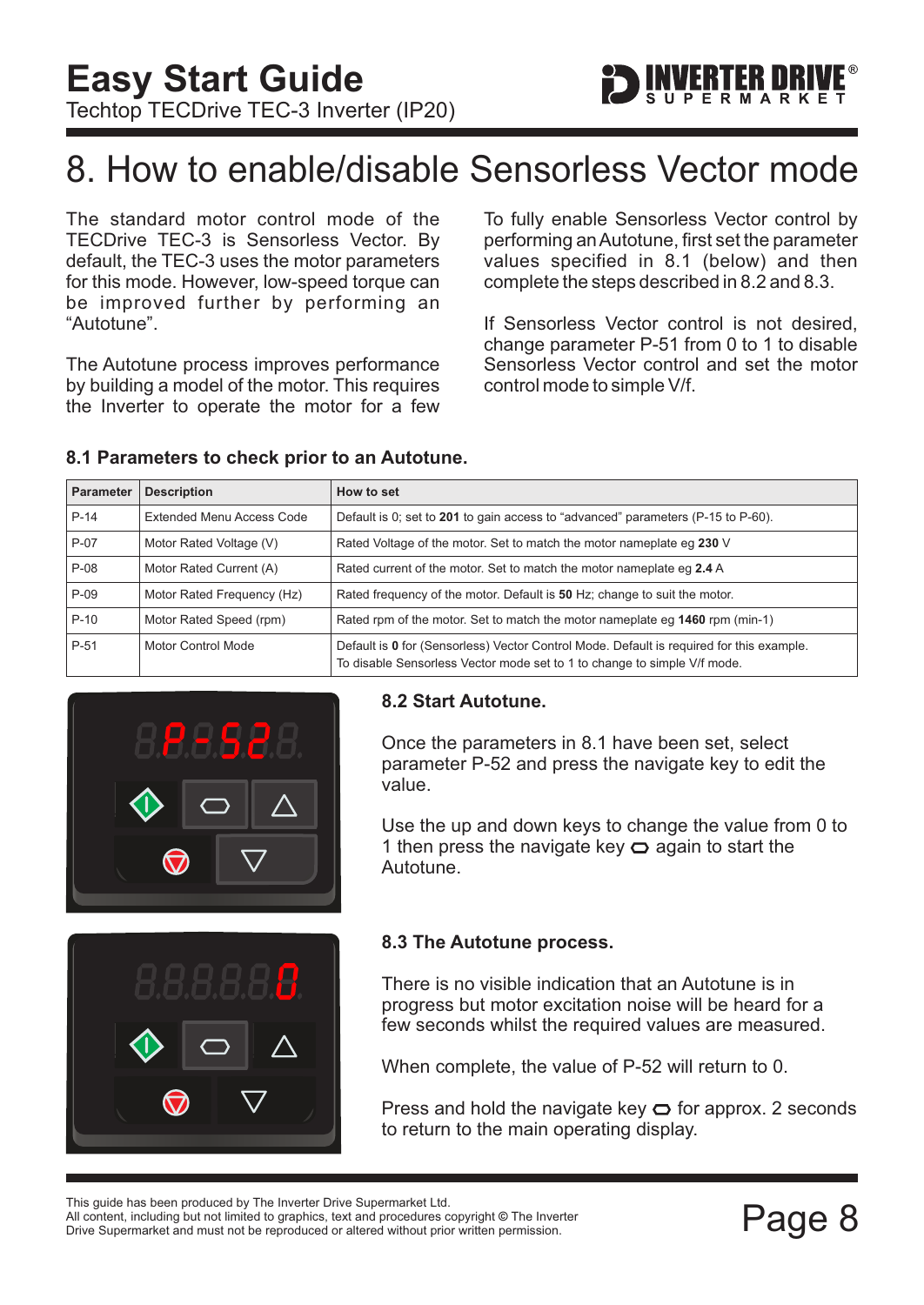

### <span id="page-9-0"></span>9. How to connect and configure a Potentiometer for remote speed control

If speed control via the integrated keypad is unsuitable for the application, a remote Potentiometer can be used instead.

This provides the benefit of allowing motor speed to be controlled from a more convenient location such as a cabinet door (if the TECDrive is cabinet-mounted) or on the machine itself.

Any potentiometer rated from 1kOhm to 10kOhm can be used.

The number of turns depends on the application. Both single and multiturn Potentiometers are available from The Inverter Drive Supermarket at InverterDrive.com.

### **9.1 Parameters to check for remote Potentiometer speed control**

|        | <b>Parameter   Description</b> | <b>How to set</b>                                                                |
|--------|--------------------------------|----------------------------------------------------------------------------------|
| $P-14$ | Extended Menu Access Code      | Default is 0; set to 101 to gain access to "extended" parameters (P-15 to P-50). |
| $P-16$ | Analogue Input 1 Signal Format | Default is U0-10 (0 to 10V). Default is required for this example.               |



### **9.2 Connecting the Potentiometer**

A wiring diagram is shown in the illustration opposite. The most important connection at the Potentiometer end is the centre terminal or "wiper". The wiper will output a variable voltage between 0 and 10 Volts and should be connected to terminal 6 (AI1) on the Inverter. It is this voltage which provides the speed signal with 0V being slowest and 10V fastest.

The default output frequency at 0V is the minimum frequency of the Inverter. To change this, edit parameter P-02. The default output frequency at 10V is 50Hz. To change this, edit parameter P-01.

If the rotation of the Potentiometer is the opposite to that required (ie. turn anticlockwise to increase speed instead of clockwise) reverse the connections to terminals  $7(0V)$  and  $5(+10V)$ .

Use shielded cable between Potentiometer and Inverter and ensure that the cable screen is connected to the Inverter earth terminal only.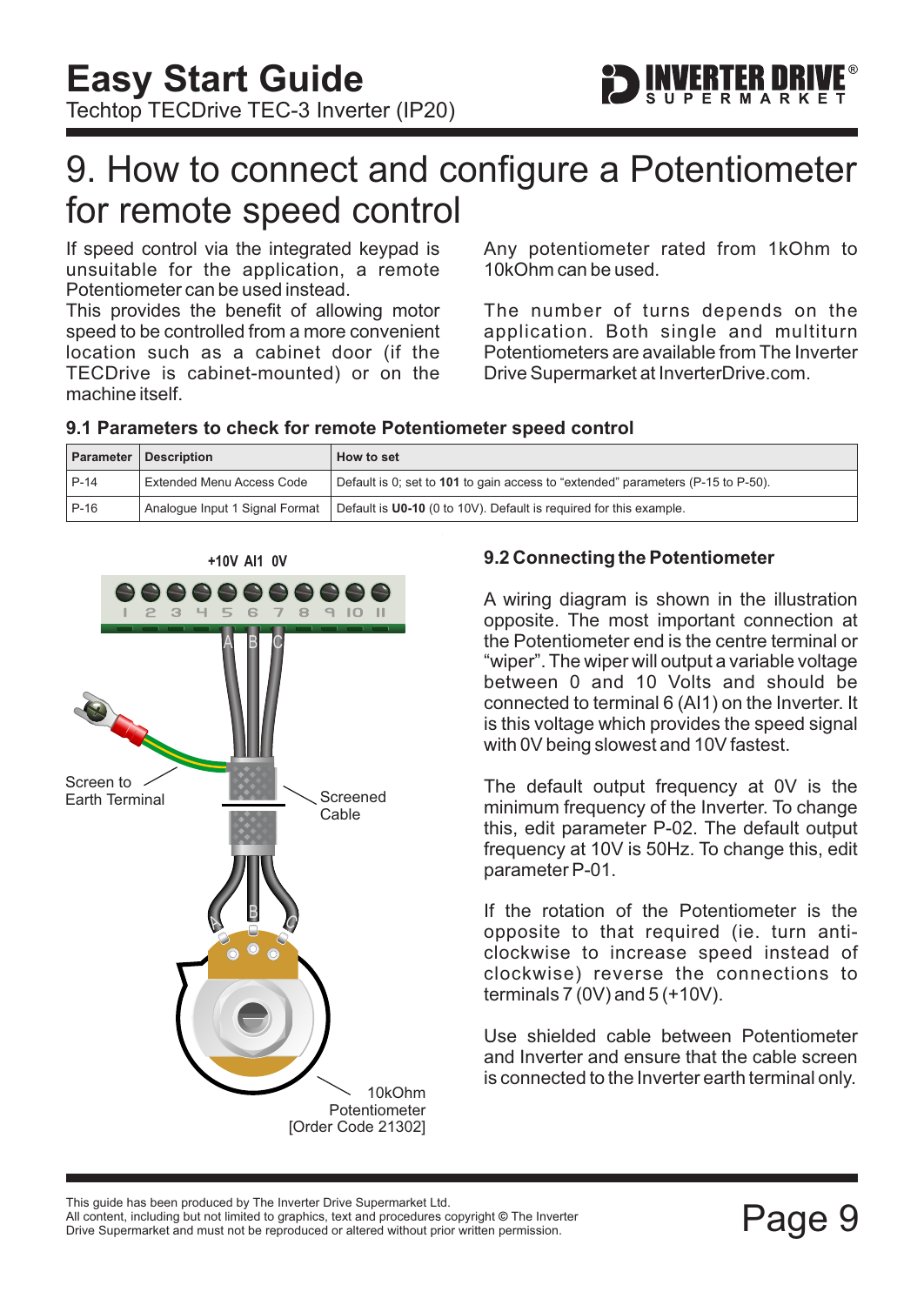

### <span id="page-10-0"></span>10. How to connect and configure a Run Forward or Run Reverse switch

The procedure described in [section 7](#page-7-0) enables Run/Stop operation via the start and stop buttons on the Inverter keypad.

If this is unsuitable for the application, a remote switch can be used instead.

This section explains how to enable 2-wire control with Run Forward / Stop / Run Reverse commands via a single selector switch.

When set to operate in this way, the Inverter can no longer be operated via the integrated keypad.

| Parameter | <b>Description</b>                                                                                                                                                                                                         | How to set                                                                       |  |
|-----------|----------------------------------------------------------------------------------------------------------------------------------------------------------------------------------------------------------------------------|----------------------------------------------------------------------------------|--|
| $P-12$    | <b>Primary Command Source</b><br>Default is 0 for terminal control. Default is required for this example.                                                                                                                  |                                                                                  |  |
| $P-14$    | <b>Extended Menu Access Code</b>                                                                                                                                                                                           | Default is 0; set to 101 to gain access to "extended" parameters (P-15 to P-50). |  |
| $P-15$    | Digital Input Function Selection<br>Default is 0; set to 5 to select run fwd/run rev control.<br>(Extended Access Required)<br>This value can be set to 0 if reverse is not required and a 2 position switch will be used. |                                                                                  |  |

#### **10.1 Parameters to check for remote Run/Stop**

**+24V DI1 DI2**



Switch, 3 Position Normally Open "Run Forward / Stop / Run Reverse" [Order Code 32901]

### **10.2 Connecting the Switch**

A wiring diagram is shown in the illustration opposite.

A suitable 3 position NO (Normally Open) switch should be installed between terminals 1 (+24V), 2 (DI1) and 3 (DI2). The centre position should remain open circuit for stop.

When a connection is made between terminals 1 (+24V) and 2 (DI1), the motor will run forward. When terminals 1 (+24V) and 3 (DI2) are connected, the motor will run in reverse.

If terminals 2 (DI1) and 3 (DI2) are connected to terminal 1 (+24V) at the same time the motor will stop. Parameter P-24 can be used to set the time to stop in seconds.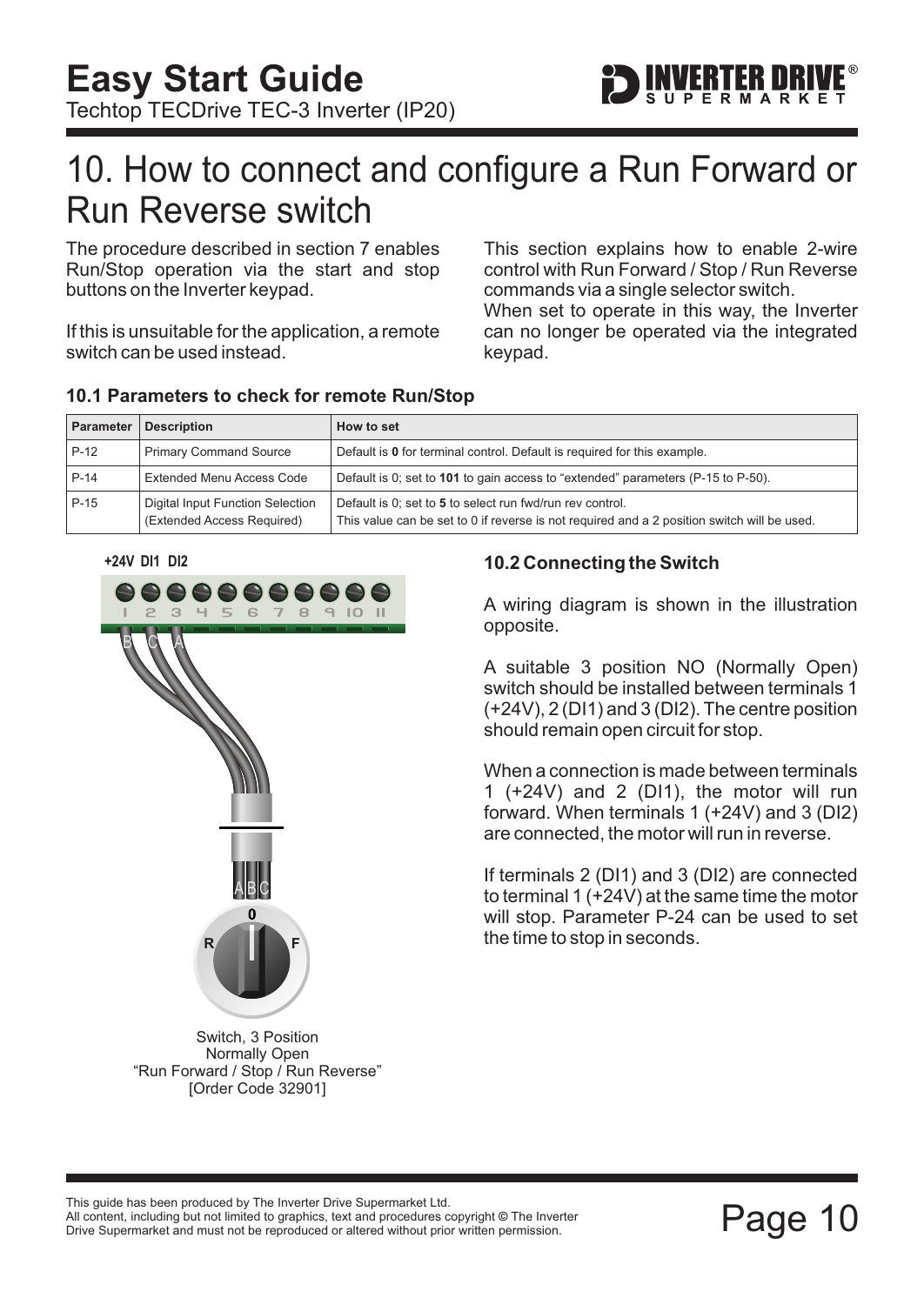

### <span id="page-11-0"></span>11. How to connect and configure a Run/Stop switch with Forward/Reverse selection

The procedure described in [section 7](#page-7-0) enables Run/Stop operation via the start and stop buttons on the Inverter keypad.

If this is unsuitable for the application, remote switches can be used instead.

This section explains how to enable 2-wire control with Run/Stop and Forward/Reverse commands via separate selector switches. When set to operate in this way, the Inverter can no longer be operated via the integrated keypad.

| Parameter | <b>Description</b>                                             | How to set                                                                       |
|-----------|----------------------------------------------------------------|----------------------------------------------------------------------------------|
| $P-12$    | <b>Primary Command Source</b>                                  | Default is 0 for terminal control. Default is required for this example.         |
| $P-14$    | Extended Menu Access Code                                      | Default is 0; set to 101 to gain access to "extended" parameters (P-15 to P-50). |
| $P-15$    | Digital Input Function Selection<br>(Extended Access Required) | Default is 0; default is required for this example.                              |

#### **11.1 Parameters to check for remote Run/Stop**





### **11.2 Connecting the Switches**

A wiring diagram is shown in the illustration opposite.

Two suitable 2 position NO (Normally Open) switches should be installed: One between terminals 1 (+24V) and 2 (DI1, Run / Stop) and the other between terminals 1 (+24V) and 3 (DI2, Forward / Reverse).

Note that the Forward/Reverse switch only selects the direction of rotation - it will not start or stop the motor. The direction can be set either before the motor is started or whilst it is running.

If the application only requires the motor to turn in one direction, the Forward/Reverse switch can be omitted.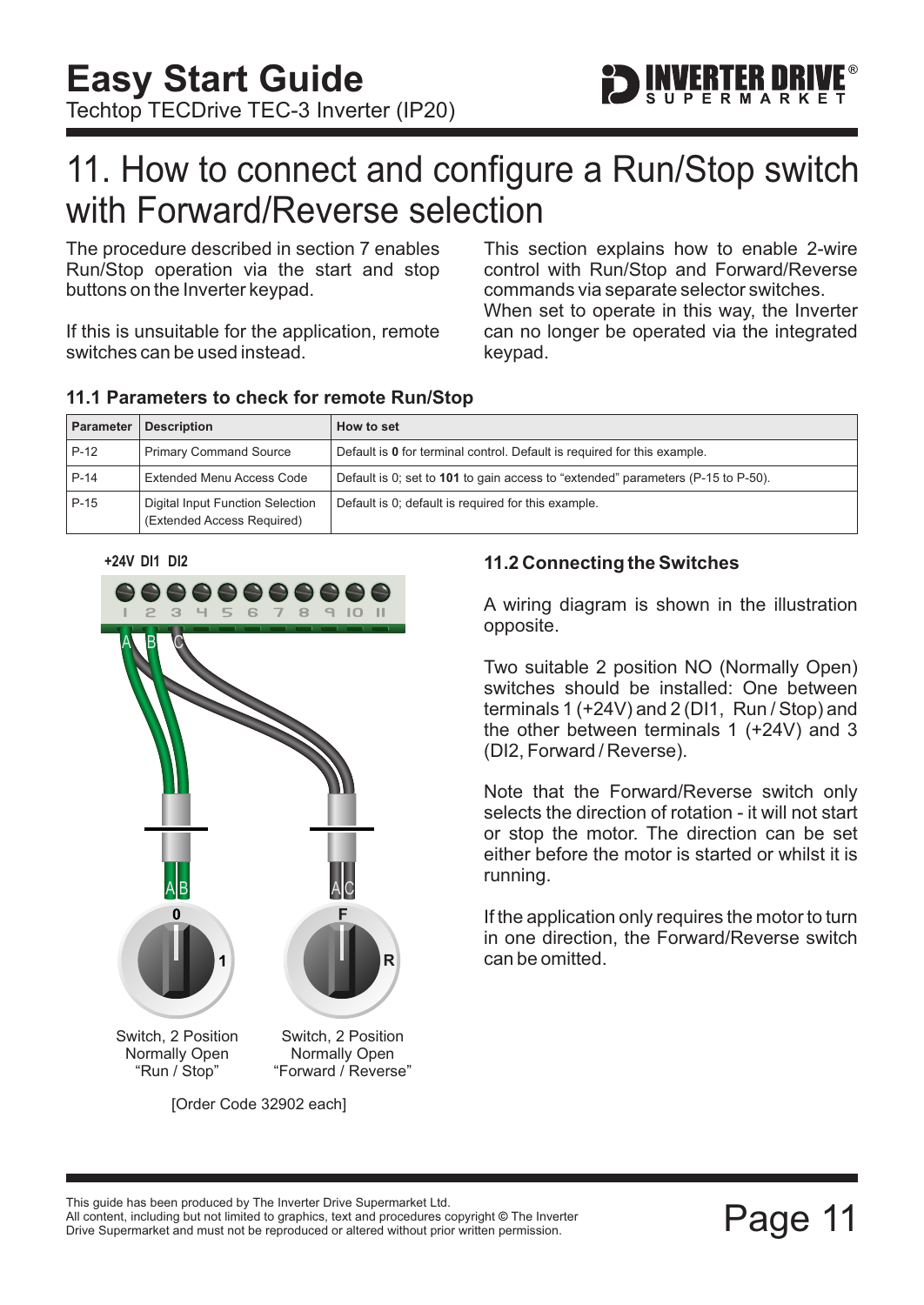

### <span id="page-12-0"></span>12. How to configure "3-Wire" control with Run Forward Run Reverse and Stop pushbuttons

The procedure described in [section 7](#page-7-0) enables Run/Stop operation via the start and stop buttons on the Inverter keypad.

If this is unsuitable for the application, remote switches can be used instead.

When set to operate in this way, the Inverter can no longer be operated via the integrated keypad. This section explains how to enable 3-wire control with Run Forward, Run Reverse and Stop commands via separate pushbuttons.

| Parameter | <b>Description</b>                                             | <b>How to set</b>                                                                |
|-----------|----------------------------------------------------------------|----------------------------------------------------------------------------------|
| $P-12$    | <b>Primary Command Source</b>                                  | Default is 0 for terminal control. Default is required for this example.         |
| P-14      | Extended Menu Access Code                                      | Default is 0; set to 101 to gain access to "extended" parameters (P-15 to P-50). |
| $P-15$    | Digital Input Function Selection<br>(Extended Access Required) | Default is 0; set to 11 for 3 wire control.                                      |

#### **12.1 Parameters to check for remote 3-wire control**





[Order Codes 1 x 32895, 2 x 32896]

#### **12.2 Connecting the Switches**

A wiring diagram is shown in the illustration opposite.

Three suitable pushbuttons should be installed:-

**Stop:** a normally closed contact between terminals 1 (+24V) and 3 (DI2)

**Run Forward:** a normally open contact between terminals 1 (+24V) and 2 (DI1).

**Run Reverse:** a normally open contact between terminals 1 (+24V) and 4 (DI3).

A momentary connection between terminals 1 (+24V) and 2 (DI1) will start the motor (forward). It will continue to run until the connection between terminals 1 (+24V) and 3 (DI2) is broken. A momentary connection between terminals 1 (+24V) and 4 (DI3) will behave in the same way but the motor will run in reverse.

If the application only requires the motor to turn in one direction, the "Run Reverse" pushbutton can be omitted.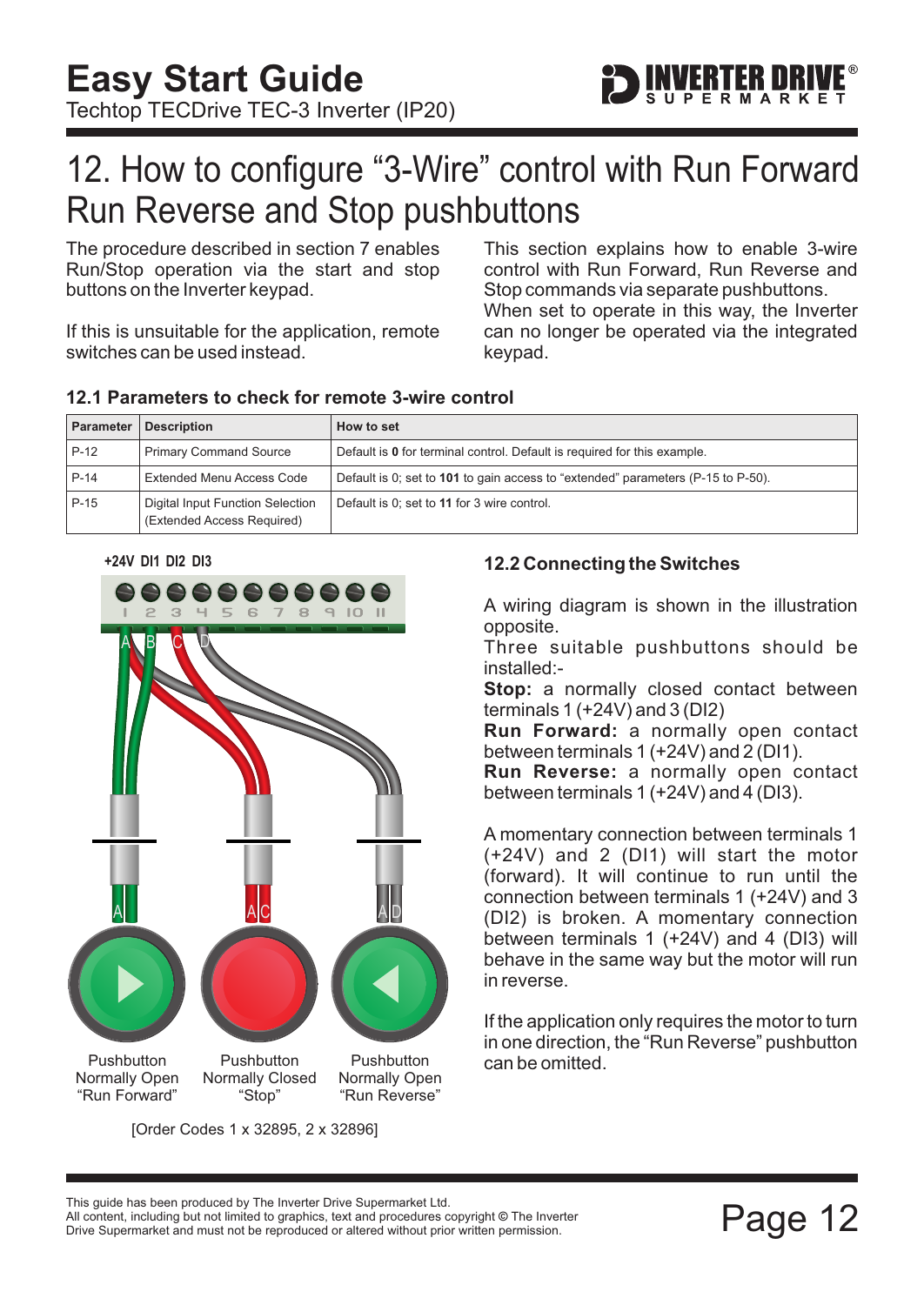### <span id="page-13-0"></span>13. Brake Resistor Connection (size 2 and above)

**Before commencing, confirm that the Inverter and all cables are completely isolated from the power supply, have been isolated for at least 5 minutes and that the motor is not turning.**

High inertia loads can cause overvoltage trips during deceleration and lead to "O-Volt" error messages. In many cases, the solution is to increase the deceleration time to compensate.

However, if the application requires it, dynamic braking can be enabled to maintain or reduce deceleration times by absorbing the energy generated by such loads.

A Brake Resistor is first installed to absorb braking energy and dissipate it as heat. The resistor must be correctly sized for both the Inverter and application.

ERTER DRIV

The "brake chopper" within the Inverter detects excessive braking energy and redirects it to the resistor when required.

|  | 13.1 Parameters to check for Dynamic Braking |
|--|----------------------------------------------|
|  |                                              |

**Parameter Description How to set** P-14 Extended Menu Access Code Default is 0; set to 101 to gain access to "extended" parameters (P-15 to P-50). P-34 (Extended Access Required) Brake Chopper Enable **Default is 0; set to 3 for "Enabled With Software Protection" to suit most applications.** 



**BR +**

### **13.2 Connecting the Resistor**

A wiring diagram is shown in the illustration opposite. Connect the brake resistor to the + and BR terminals on the Inverter. The order of the connections is unimportant.

The braking resistor may get hot during operation. Ensure that it is suitably-mounted so any heat generated will not affect other equipment. Some resistors may include a thermal relay for additional protection.

It is essential that a resistor of the correct rating is used. Consult the Inverter product listing at InverterDrive.com or manual issued by the manufacturer for details.

This guide has been produced by The Inverter Drive Supermarket Ltd.<br>All content, including but not limited to graphics, text and procedures copyright © The Inverter<br>Drive Supermarket and must not be reproduced or altered w All content, including but not limited to graphics, text and procedures copyright © The Inverter

Heat Resistant

Cable